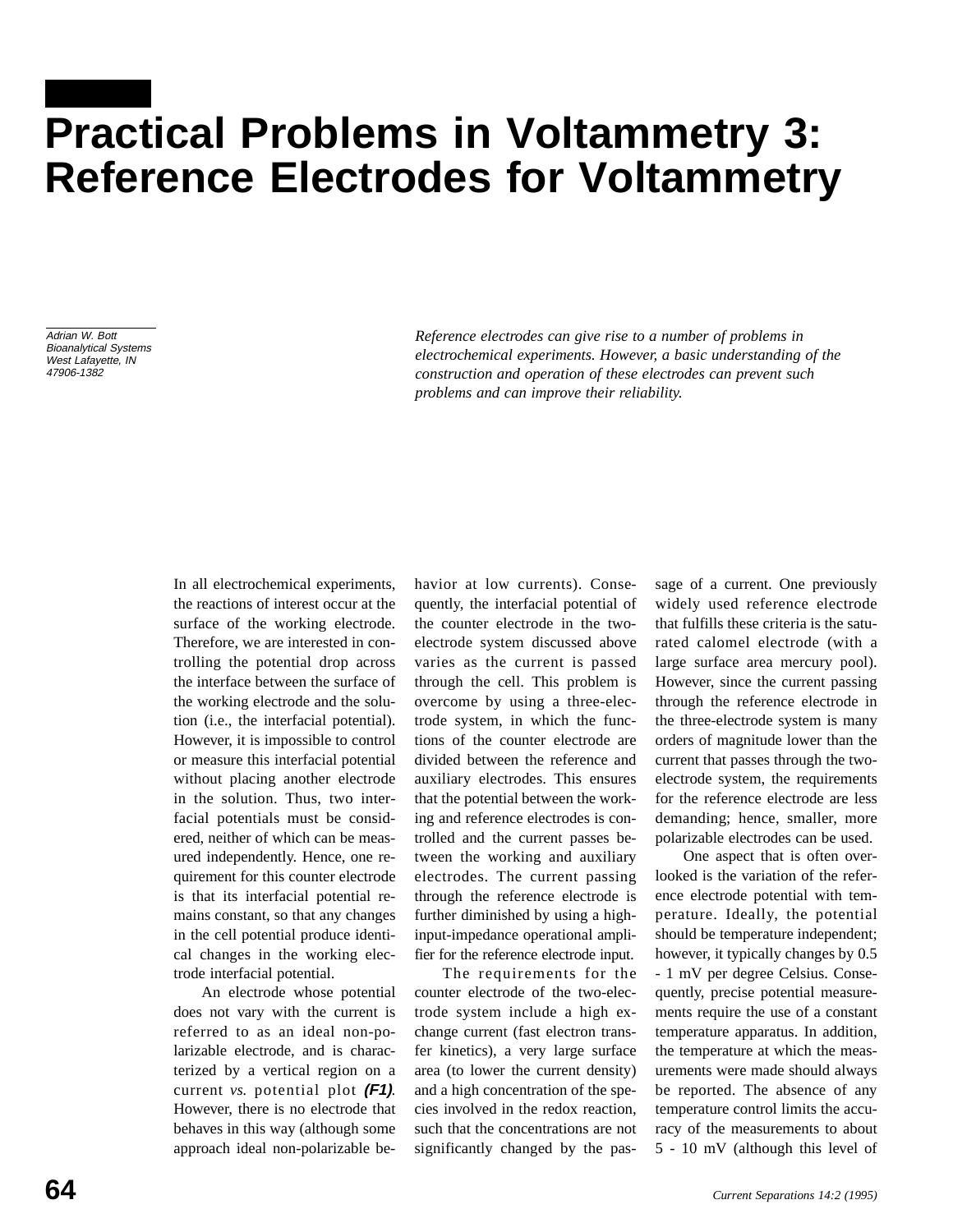**F1** Current-potential curves for an ideal non-polarizable electrode (dashed lines show the behavior of electrodes that approach the ideal).





precision may be acceptable for some experiments).

Two widely used aqueous reference electrodes are the silver/silver chloride electrode and the saturated calomel electrode (1). These are now discussed in more detail.

# **Silver/Silver Chloride Reference Electrode**

The redox process for this electrode is:

$$
AgCl + e^- \Leftrightarrow Ag + Cl^-
$$

This electrode consists of a silver wire, coated with silver chloride, which is immersed in a solution containing chloride ions. The BAS RE-5 electrode **(F2)** uses an aqueous solution containing 3M sodium chloride (the use of sodium as the cation rather than potassium is discussed below). A porous Vycor frit is used for the junction between the reference electrode solution and the sample solution.

The potential E for any electrode is determined by the Nernst equation, which relates E to the *standard* potential E0 and the activities of the redox components (2) (the standard potential is the potential of the electrode at unit activity under standard conditions). The Nernst equation for the silver/silver chloride electrode is

$$
E = E^0 + \frac{RT}{nF} \ln \frac{1}{a_{\text{Cl}^-}}
$$

(the activities of the solid silver and silver chloride under standard conditions are unity).

It is generally more convenient to consider concentrations rather than activities  $(a_{\text{Cl}^+} = \gamma_{\text{Cl}^-} [\text{Cl}^+])$ , and the Nernst equation can be rewritten as follows:

$$
E = E^0 + \frac{RT}{nF} \ln \frac{1}{[Cl^-]}
$$

where  $E^{0'}$  is the *formal* potential and is related to the standard potential by the equation:

$$
E^{0'} = E^0 + \frac{RT}{nF} \ln \frac{1}{\gamma_{Cl}}.
$$

When quoting a redox potential, it is important to be specific. For example, the *standard* redox potential  $(E^0)$  for the silver/silver chloride redox reaction at 25  $\mathrm{^{\circ}C}$  is +0.222 V (*vs.* NHE), whereas the redox potential (E) for the BAS silver/silver chloride reference electrode at this temperature is +0.196 V (*vs.* NHE).

The above equations show that variations in the chloride ion concentration in the electrode change the redox potential. Since there is generally a large chloride concentration gradient across the reference electrode frit, there is slow diffusion of chloride ions from the reference electrode solution into the sample solution; that is, the reference potential will gradually change when used.

There are some precautions that can be taken to minimize the reference potential drift. When the electrodes are made, the Vycor frit is covered in plastic to prevent leakage. This plastic should be carefully removed immediately upon receipt, and the Vycor frit should be immersed in a 3M aqueous sodium chloride solution **(F3)**. The reference electrode should also be removed from the electrochemical cell and stored in this solution between experiments (this is particularly important when using nonaqueous solvent systems, for reasons discussed below). Occasionally, air bubbles will form in the solution next to the Vycor frit; these should be removed by gently flicking the end of the electrode.

## **Calomel Reference Electrode**

The redox process for this electrode is:

$$
Hg_2Cl_2 + 2e^{\overline{\phantom{a}}} \Leftrightarrow 2Hg + 2Cl^{\overline{\phantom{a}}}
$$

The BAS RE-2 saturated calomel electrode (SCE) is shown in **F4**. One arm of the H-cell contains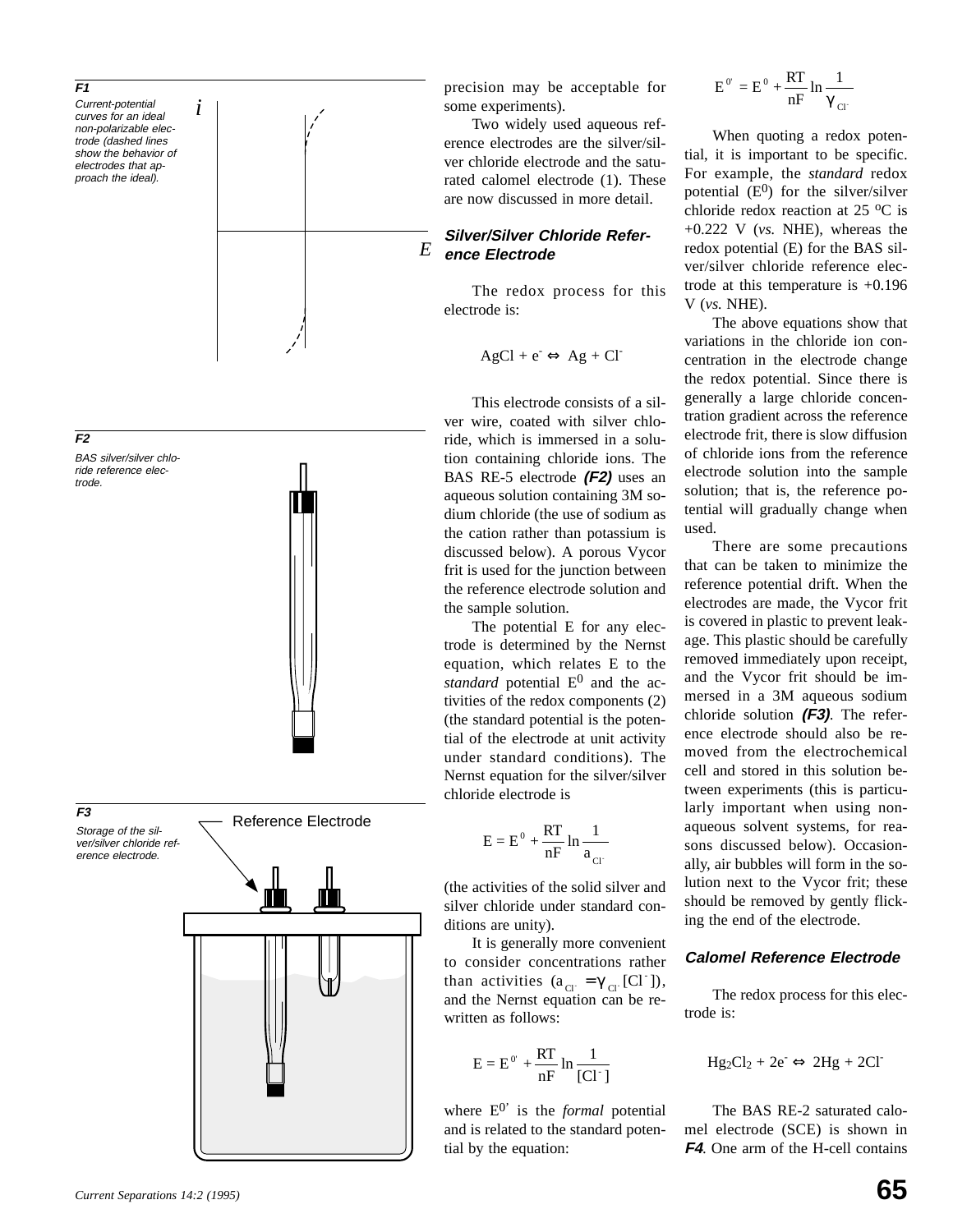

mercury covered by a layer of mercury(II) chloride (calomel). This is in contact with a saturated solution of potassium chloride. A porous Vycor frit is again used for the junction between the reference electrode solution and the sample solution.

The RE-2 electrode is provided as a kit requiring user assembly (N.B. the kit does NOT include any mercury). Once assembled, the electrode should be stored with the Vycor frit immersed in a saturated solution of potassium chloride to maintain the chloride concentration in the reference electrode (*vide supra*).

As noted above, the composition of the reference electrode solution (i.e., high chloride ion concentration) is generally different from the composition of the sample solution. This leads to a potential difference across the interface of the two solutions (i.e., the Vycor frit), due to unequal rates of diffusion of the constituent ions (1,2). This liquid junction potential cannot be measured (although it can be estimated), and can cause problems with voltammetric measurements. For example, the redox potentials of a given analyte measured in different solvent systems cannot be directly compared, since the liquid junction potential will be different for each solvent system. However, the junction potential can generally be ignored for a given solvent system

*provided it is constant and reproducible*. If there is any doubt that this is so, an internal reference (e.g., ferrocene) can be used; that is, the reference compound is added to the sample solution at the end of the experiment, and its redox potential is recorded. This approach can also be used to compare redox potentials measured in different solvent systems

There has been much debate over the use of aqueous reference electrodes such as the silver/silver chloride electrode and saturated calomel electrode with non-aqueous solvent systems. One area of concern is the junction potentials across the salt bridge, which can range from tens to hundreds of millivolts; however, as discussed above, such problems can be compensated by the use of an internal reference. There are two more serious problems; the precipitation of electrolyte and the contamination of the sample solution.

The electrolytes commonly used in reference electrodes (sodium and potassium chloride) are not very soluble in organic solvents, and prolonged immersion of aqueous reference electrodes in organic solvents can lead to precipitation of these electrolytes in the Vycor frit. Salts that are combinations of the ions of the two electrolytes can also be precipitated; for example, potassium perchlorate is insoluble in acetonitrile and can be deposited in the frit of an aqueous potassium chloride reference electrode in an acetonitrile solution of tetraethyl ammonium perchlorate. Such precipitation can be avoided by judicious choice of electrolytes. For example, sodium perchlorate is much more soluble than potassium perchlorate, so sodium chloride is used in BAS silver/silver chloride reference electrodes rather than potassium chloride. Tetraethylammonium chloride has also been used as the reference electrode electrolyte, since it is soluble in both aqueous and non-aqueous media (these reference electrodes are not

available commercially). The precipitation of electrolyte salts increases the reference electrode impedance (*vide infra*) and changes the liquid junction potential, which causes the reference potential to change with time. Therefore, prolonged exposure to organic solvents should typically be avoided, and the stability of the reference potential should be regularly checked (by using an internal reference or by comparing with another reference electrode). However, aqueous reference electrodes can be used for bulk electrolysis experiments in nonaqueous solvents, since a large overpotential is typically used and the small potential drift that occurs during the experiment should therefore have little effect (although the magnitude of the potential change should be checked after the experiment).

Another potentially serious problem that can occur is contamination of the sample solution by components of the reference electrode solution (e.g., water and chloride ions). In fact, many organometallic compounds are highly reactive to water and cannot be exposed to the small amounts of water that diffuse from the reference electrode during the experiment. One approach that has been used to overcome this has been the use of 'double-junction' reference electrodes, in which the aqueous reference electrode is isolated from the sample solution using a salt bridge containing a non-aqueous solvent/electrolyte system. However, this approach does not rigorously exclude water, so it is not appropriate for highly-water sensitive systems. In addition, there are disadvantages to this approach, as the introduction of the second junction not only alters the reference potential by the addition of another junction potential, it also increases the impedance of the reference electrode (*vide infra*).

Another reference electrode modification that can be particularly appropriate for non-aqueous systems is the use of a Luggin cap-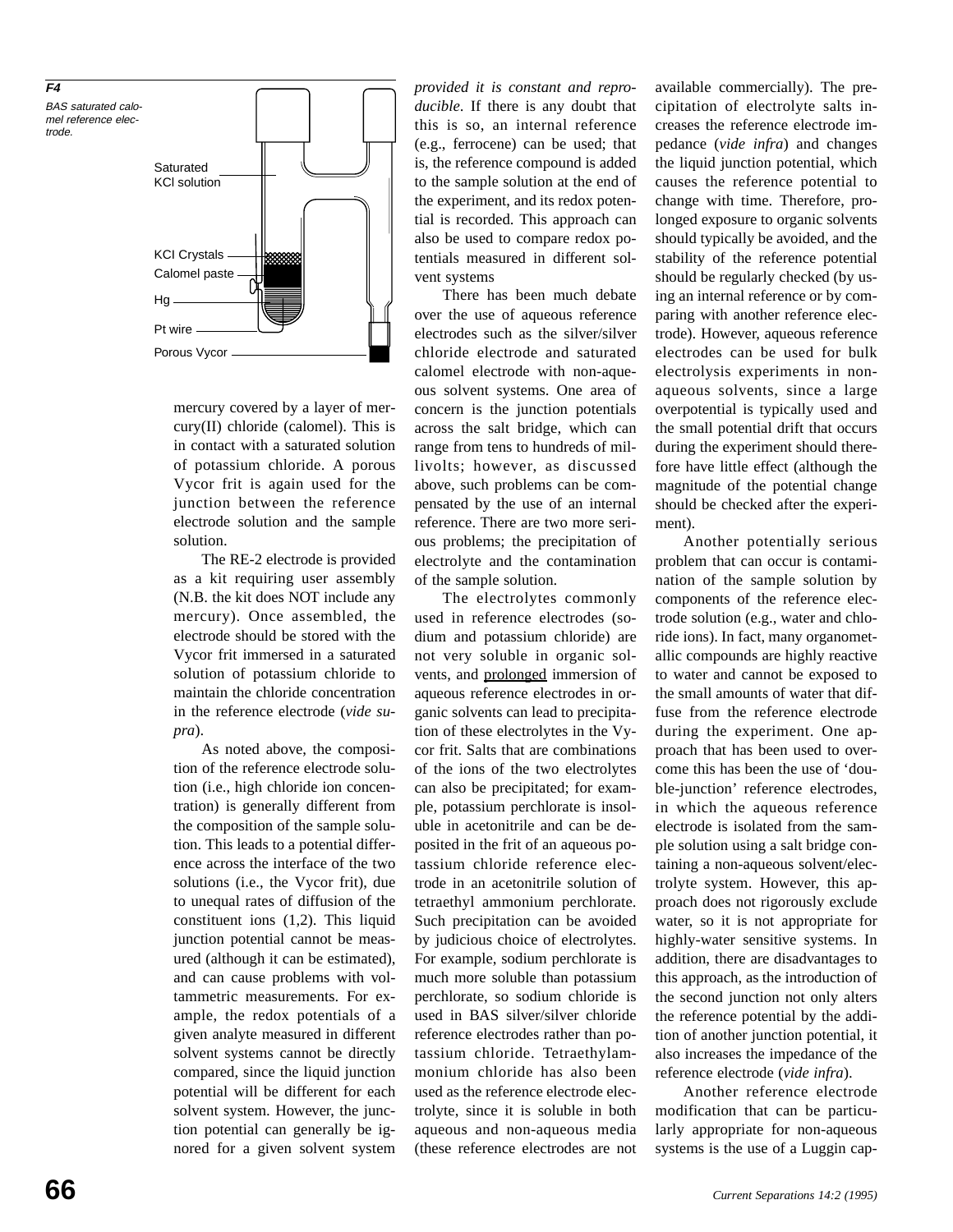

illary **(F5)**. This allows the tip of the reference electrode to be placed very close to the working electrode surface, thereby decreasing the uncompensated solution resistance  $(R<sub>u</sub>)$  between the reference and working electrodes. However, exact placement of the Luggin probe is required in order to obtain reproducible resistance compensation; in addition, if the tip is too close, part of the electrode surface is blocked, which leads to non-uniform current distribution. The Luggin capillary also increases the reference electrode impedance (*vide infra*).

There are two reference electrode systems that do not require water, and hence are suitable for non-aqueous electrochemistry of water-sensitive systems. These are pseudo-reference electrodes and the silver/silver ion electrode.

# **Pseudo-Reference Electrodes**

Pseudo-reference electrodes are simply metal wires (e.g., platinum or silver) immersed in the sample solution. Although such electrodes do provide a constant potential, the reference potential is unknown, and is dependent on the composition of the sample solution. Consequently, redox potentials measured using a pseudo-reference electrode should be quoted relative to redox potential of the internal reference compound. One advantage of pseudo-reference electrodes is their low impedance (*vide infra*).

## **Silver/Silver Ion Electrode**

The redox process for this electrode is

$$
Ag^+ + e = Ag
$$

This electrode is less stable than the aqueous electrodes discussed above (due to diffusion of silver ions out of the electrode and the photoreactivity of these ions), and must be prepared frequently. BAS provides a non-aqueous reference electrode, which requires assembly by the user. The BAS nonaqueous reference electrode consists of a silver wire immersed in a solution of silver nitrate or perchlorate (0.001M to 0.01M) and electrolyte (e.g., 0.1M TBAP) in the desired organic solvent. Suitable organic solvents include acetonitrile, dimethylsulfoxide, methanol, ethanol and tetrahydrofuran. Silver ions are reduced by dimethylformamide and are insoluble in methylene chloride. Therefore, these solvents are not suitable for this reference electrode (acetonitrile can be used as the reference electrode solvent when one of these

Cyclic voltammograms of <sup>a</sup> 0.59 mM solution of Co(III)(Salen)<sup>+</sup> in DMF/0.1 M NBu4PF6, scan rate

**F6**

 $A$  $N$ 

a) Single reference electrode system, sensitivity =  $10<sup>-4</sup>$ 

 $= 10.24$  Vs<sup>-1</sup>.

b) Single reference electrode system, sensitivity =  $10^5$  A/V.

c) Dual reference electrode system, sensitivity =  $10^4$  A/V (reproduced from ref. 3).